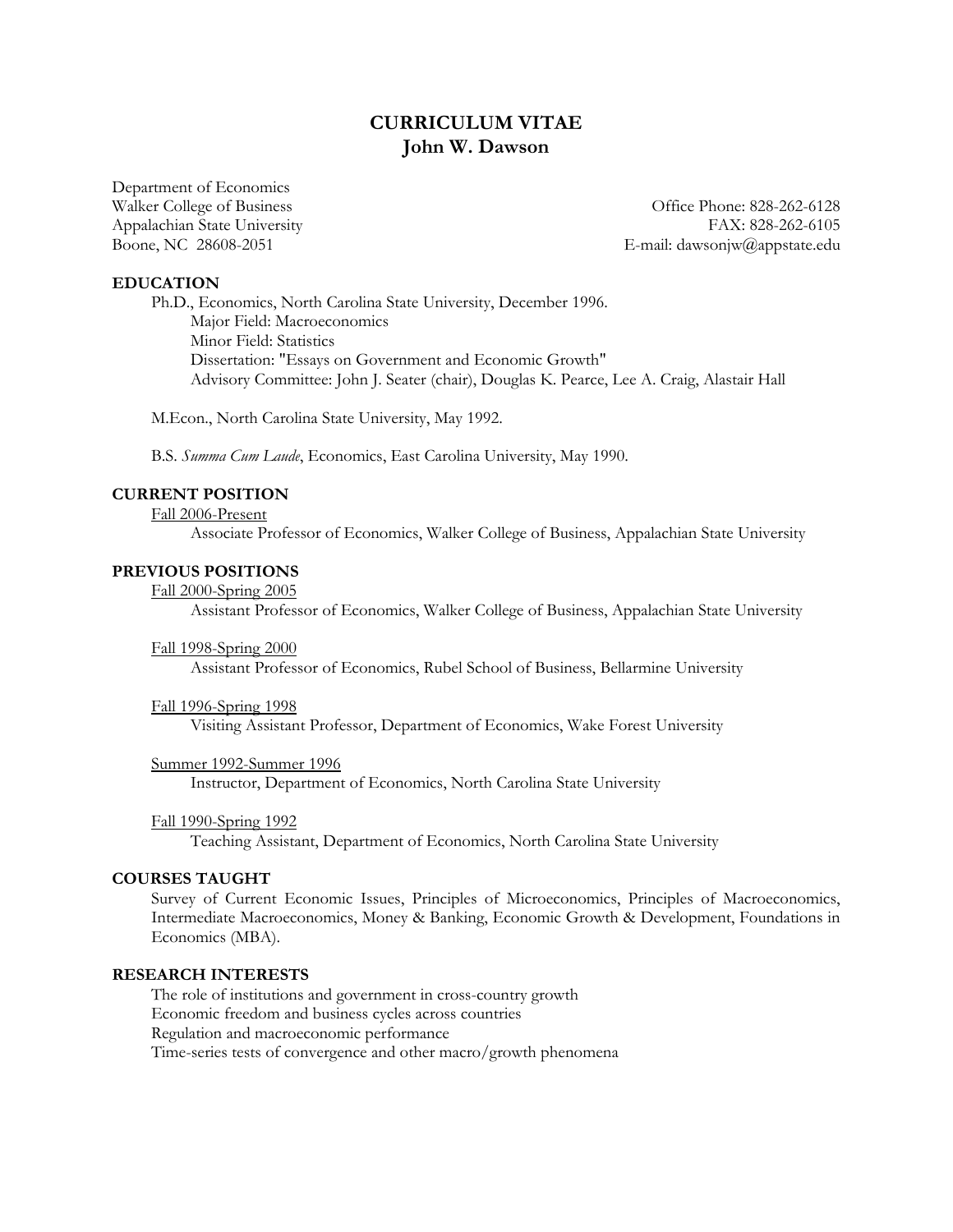## **PUBLICATIONS IN PEER-REVIEWED JOURNALS**

- "Federal Regulation and Aggregate Economic Growth." *Journal of Economic Growth*, 18 (2013), 137-177 (with John Seater).
- "Macroeconomic Volatility and Economic Freedom: A Preliminary Analysis." *Economic Freedom of the World: 2010 Annual Report*, Vancouver: The Fraser Institute, 2010.
- "Time Series Tests of Income Convergence with Two Structural Breaks: Evidence from 29 Countries." *Applied Economics Letters*, 17:9 (September 2010), 909-912 (with Mark Strazicich).
- "New Evidence on the Convergence of International Incomes from a Sample of 29 Countries." *Empirical Economics*, 33 (September 2007), 199-230 (with Amit Sen).
- "The Empirical Institutions-Growth Literature: Is Something Amiss at the Top?" *Econ Journal Watch*, May 2007, 184-196.
- "Regulation and the Macroeconomy." *Kyklos*, 60:1 (2007), 15-36.
- "Trend Breaks and Nonstationarity in the Yugoslav Black Market for Dollars: 1974-1987." *Applied Economics*, 39:1 (January 2007), 43-51 (with Steve Millsaps and Mark Strazicich).

"Regulation, Investment, and Growth Across Countries." *Cato Journal*, 26:3 (Fall 2006), 489-509.

- "Causality in the Freedom-Growth Relationship." *European Journal of Political Economy*, 19 (September 2003), 479-495.
- "Economic Information versus Quality Variation in Cross-Country Data." *Canadian Journal of Economics*, 34:4 (November 2001), 988-1009 (with Joseph DeJuan, John Seater, and Frank Stephenson).
- "Institutions, Investment, and Growth: New Cross-Country and Panel Data Evidence." *Economic Inquiry*, 36 (October 1998), 603-19.
- "The Link Between Volatility and Growth: Evidence from the States." *Economics Letters*, 55 (September 1997), 365-69 (with Frank Stephenson).

# **RESEARCH IN PROGRESS**

"Trends in Federal Regulation in the U.S.: 1949-2009."

"The Empirical Volatility-Growth Relationship: Is Economic Freedom the Missing Link?"

"Economic Freedom and Business Cycles Across Countries."

"Pair-wise Tests for Convergence with Structural Breaks."

#### **RESEARCH PRESENTATIONS AT PROFESSIONAL CONFERENCES**

- "The Empirical Volatility-Growth Relationship: Is Economic Freedom the Missing Link?" Association of Private Enterprise Education, Las Vegas, NV, April 2014.
- "The Volatility-Growth Relationship: Is Economic Freedom the Missing Link?" Southern Economic Association, New Orleans, LA, November 2012.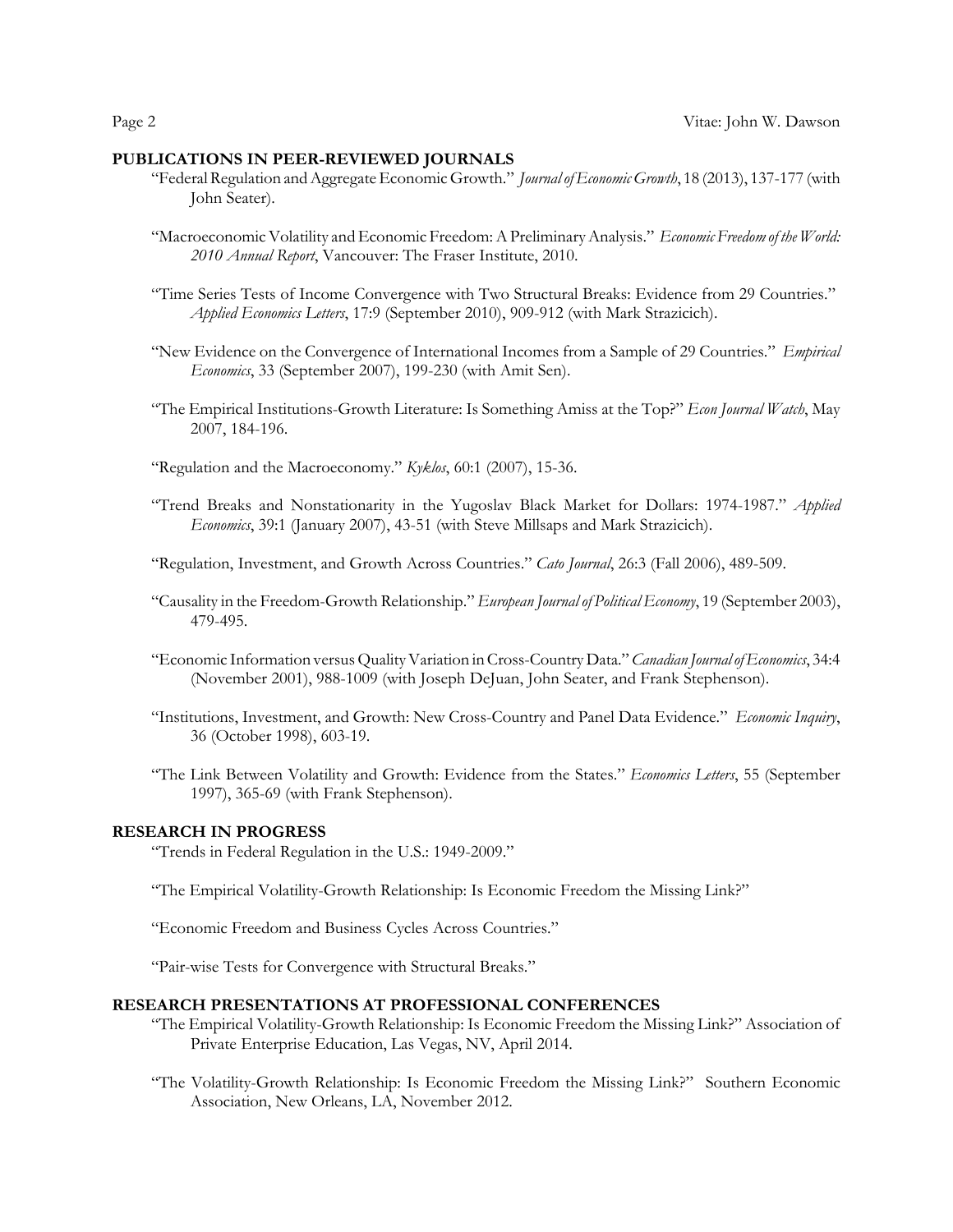- "The Volatility-Growth Relationship: Is Economic Freedom the Missing Link?" Association of Private Enterprise Education, Las Vegas, NV, April 2012.
- "Macroeconomic Volatility and Economic Freedom Across Countries." Association of Private Enterprise Education, Las Vegas, NV, April 2010.
- "Macroeconomic Volatility and Economic Freedom Across Countries." Southern Economic Association, San Antonio, TX, November 2009.
- "Economic Freedom and business Cycles Across Countries." Association of Private Enterprise Education, Guatemala City, Guatemala, April 2009.
- "The Macroeconomic Effects of Federal Regulation." Association of Private Enterprise Education, Las Vegas, NV, April 2008.
- "The Empirical Institutions-Growth Relationship: Is Something Amiss at the Top?" Southern Economic Association, New Orleans, LA, November 2007.
- "Regulation and the Macroeconomy." Association of Private Enterprise Education, Las Vegas, NV, April 2006.
- "Regulation, Investment, and Growth Across Countries." Association of Private Enterprise Education, Las Vegas, NV, April 2006.
- "Regulation and Growth Across Countries." Association of Private Enterprise Education, Orlando, FL, April 2005.
- "Regulation and Growth Across Countries." Association of Private Enterprise Education, Nassau, Bahamas, April 2004.
- "Regulation and the Macroeconomy." Western Economic Association International, Denver, CO, July 2003.
- "Regulation and the Macroeconomy." Southern Economic Association, New Orleans, LA, November 2002 (with John Seater).
- "Causality in the Freedom-Growth Relationship." Western Economic Association International, Seattle, WA, June 2002.
- "Further Evidence on the Institutions-Growth Relationship." Southern Economic Association, Tampa, FL, November 2001.
- "Federal Regulation and Macroeconomic Performance in the U.S." Western Economic Association International, San Francisco, CA, July 2001.
- "The Analytics of Taxes, Infrastructure, and Growth-With Evidence from the States." Association of Private Enterprise Education, Dallas, TX, March 1998 (with Frank Stephenson).

#### **OTHER PUBLICATIONS**

"Western North Carolina Economic Index." Monthly Report, Center for Economic Research & Policy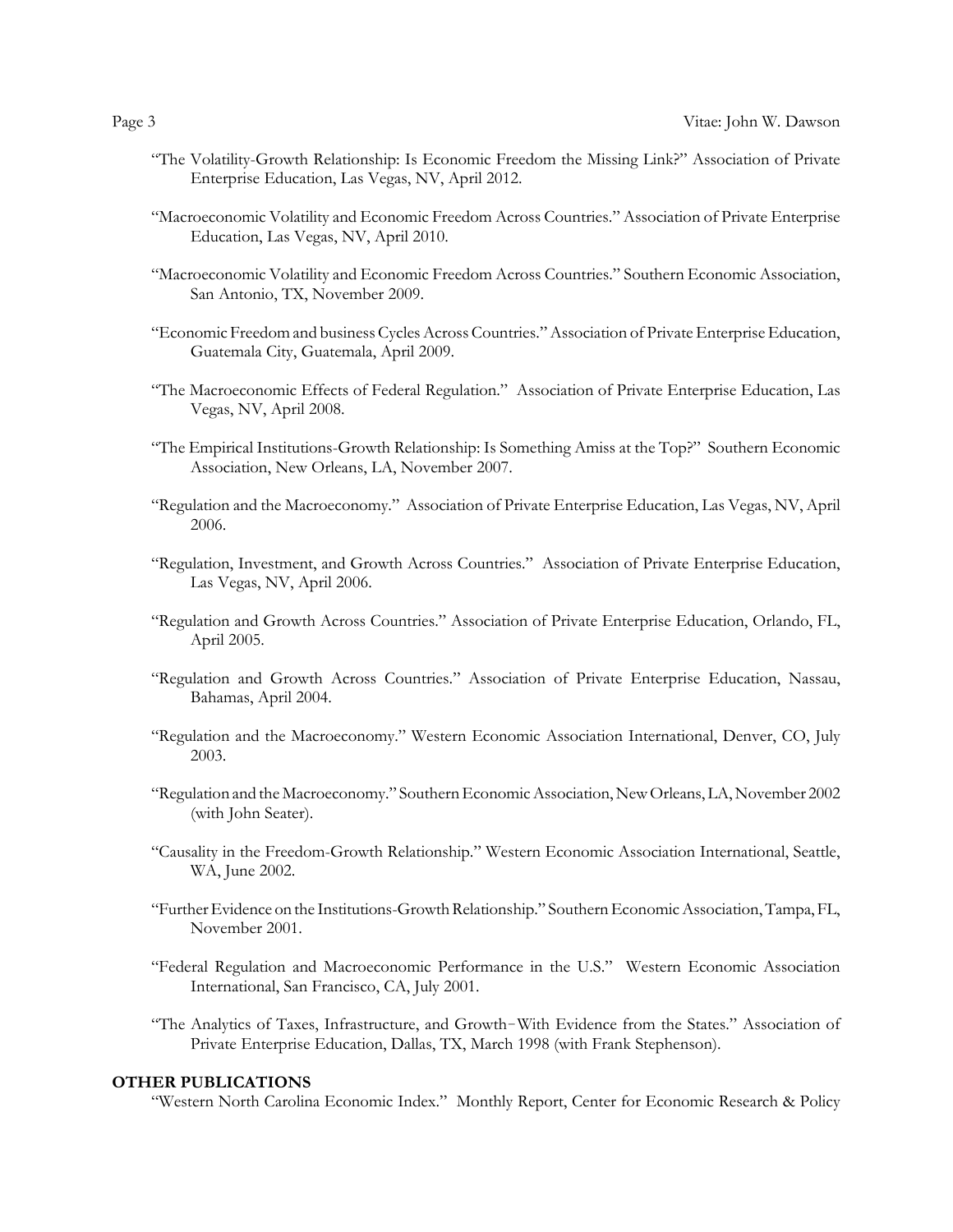Analysis, Appalachian State University, 2002-present.

- "University Stabilizes Regional Economy, Provides Opportunities for Economic Development." *Appalachian Magazine*, Issue 2 (2013), Appalachian State University.
- "The WNC Economy: A Decade in Review, 2000-2009." Policy Brief #3 (March 2010), Center for Economic Research & Policy Analysis, Appalachian State University (with Todd Cherry).

#### **BOOK REVIEWS**

- Review of *Growth Miracles and Growth Debacles: Exploring Root Causes* by Sambit Bhattacharyya (Northampton, MA: Edward Elgar Publishing, 2011) in EH.NET, September 2012.
- Review of *Determinants of Economic Growth* by Robert J. Barro (Cambridge, MA: MIT Press, 1997) in EH.NET, July 1998.

#### **TEXTBOOK RESOURCES AUTHORING AND CONSULTING**

#### Authoring

- *Instructor's Resource Manual to accompany Modern Principles of Macroeconomics by Tyler Cowen and Alex Tabarrok, Second Edition*, New York: Worth Publishers, 2012.
- *Study Guide to accompany Modern Principles of Macroeconomics by Tyler Cowen and Alex Tabarrok, Second Edition*, New York: Worth Publishers, 2012.
- *Instructor's Resource Manual to accompany Modern Principles of Macroeconomics by Tyler Cowen and Alex Tabarrok*, New York: Worth Publishers, 2010.

#### **Consulting**

- Major reviewer for *Modern Principles of Macroeconomics by Tyler Cowen and Alex Tabarrok, Second Edition*, New York: Worth Publishers, 2012.
- Major reviewer for *Modern Principles of Macroeconomics by Tyler Cowen and Alex Tabarrok*, New York: Worth Publishers, 2010.

# **TEACHING PRESENTATIONS**

- "Teaching the Modern Principles of Macroeconomics Course." Graduate Instructor Workshop, North Carolina State University, Raleigh NC, June 2010.
- "A New Approach to Teaching Economic Growth in the Principles Course." Teaching Modern Principles of Economics Symposium, North Carolina State University, Raleigh NC, February 2010.
- "Teaching Economic Growth in the Principles of Macro Class--Using the Solow Model." Southern California Economics Symposium, California State University-Fullerton, Fullerton CA, March 2009.

#### **AWARDS**

UNC Board of Governor's Excellence in Teaching Award, April 2014. Walker College of Business Excellence in Teaching Award, May 2004.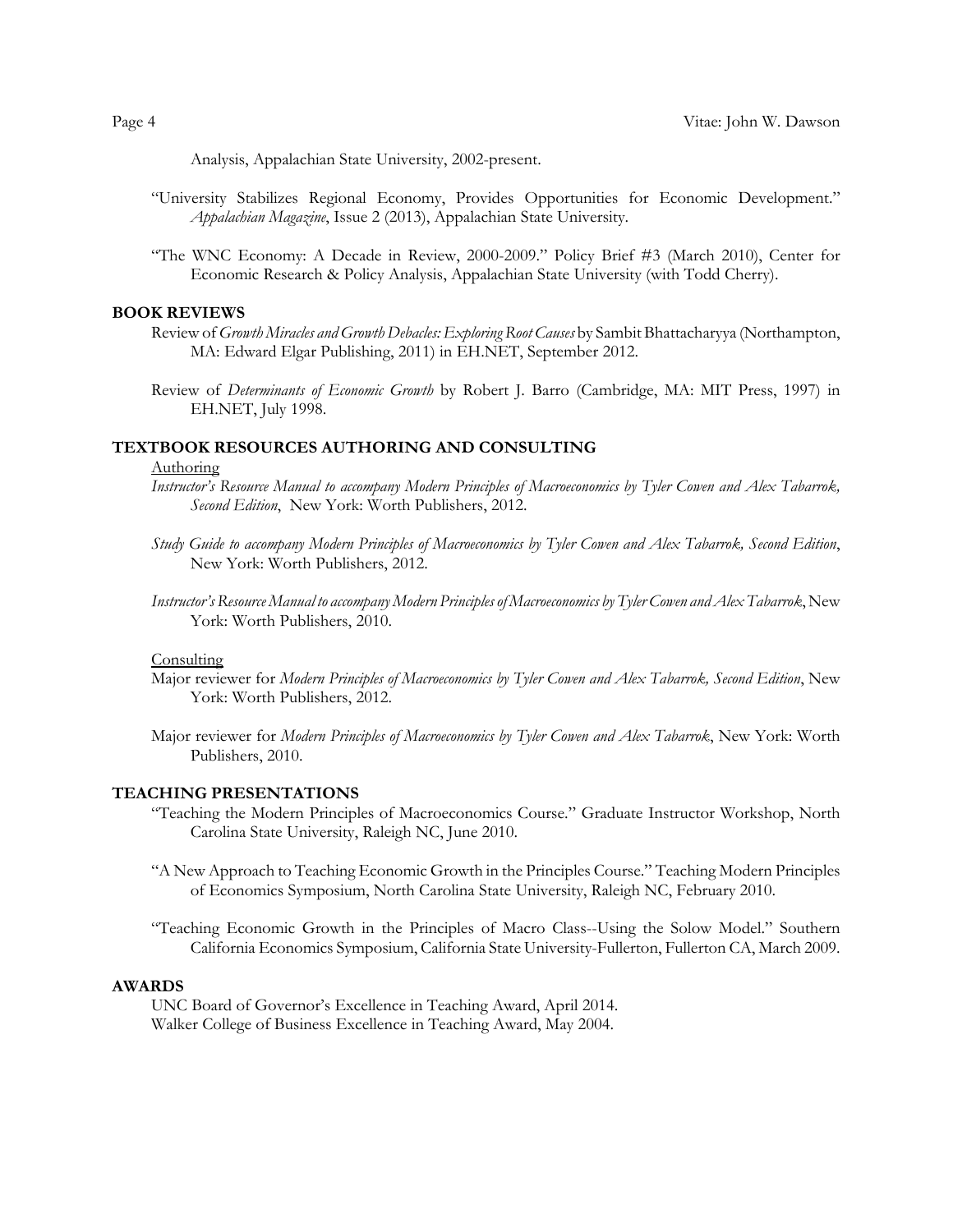# **PROFESSIONAL AFFILIATIONS AND SERVICE**

#### Professional Memberships

Association of Private Enterprise Education Southern Economic Association

# Journal Referee Services

*Journal of Economic Growth*, 2013 *Journal of Institutional and Theoretical Economics*, 2013, 2009 *Bulletin of Economic Research*, 2013 *Southern Economic Journal*, 2011, 2008, 2004 (2), 2002, 2000 *Contemporary Economic Policy*, 2011, 2007, 2004 *Public Choice*, 2010 *Review of Development Economics*, 2010 *Journal of Economic Behavior and Organization*, 2009 *Economic Inquiry*, 2009, 2007, 2006, 2005, 2004, 2001, 2000, 1999 *European Journal of Political Economy*, 2007, 2005, 2004 (3) *Journal of Comparative Economics*, 2006 *Journal of Private Enterprise*, 2006 *Comparative Economic Studies*, 2005 *Cato Journal*, 2004 *Journal of Political Economy*, 2002 *Journal of Economic Growth*, 2000 *Eastern Economic Journal*, 2000 *Journal of Forensic Economics*, 2000 *Journal of Macroeconomics*, 2000 *The Journal of Developing Areas*, 1997

# Professional Conference Services

- Organized and Chaired Session, "Topics in Economic Freedom I." Southern Economic Association, New Orleans LA, November 2007.
- Organized and Chaired Session, "Regulation and Economic Outcomes." Southern Economic Association, New Orleans LA, November 2002.
- Organized and Chaired Session, "Institutions and Economic Outcomes." Western Economic Association International, Seattle WA, June 2002.
- Organized and Chaired Session, "Economic Freedom." Southern Economic Association, Tampa FL, November 2001.

# **DEPARTMENT, COLLEGE, AND UNIVERSITY SERVICE**

- Chair, Faculty Search Committee, Department of Economics, 2012-13, 2010-11 (2 positions) Departmental Personnel Committee, 2012-12, 2010-11, 2009-10, 2008-09, 2006-07, 2004-05, 2002-03, 2001-02, 2000-01
- Department Chair Search Committee, Economics, 2008-09
- Merit Review Committee, 2004-05, 2003-04, 2002-03, 2001-02, 2000-2001
- Brashear Prize Committee, 2002-03 (chair), 2001-02, 2000-2001
- COB Assessment Committee, 2012-13, 2011-12, 2010-11, 2009-10, 2008-09, 2007-08, 2006-07, 2005-06, 2004-05, 2003-04, 2002-03
- COB Teaching Award Committee, 2006-07, 2005-06, 2004-05